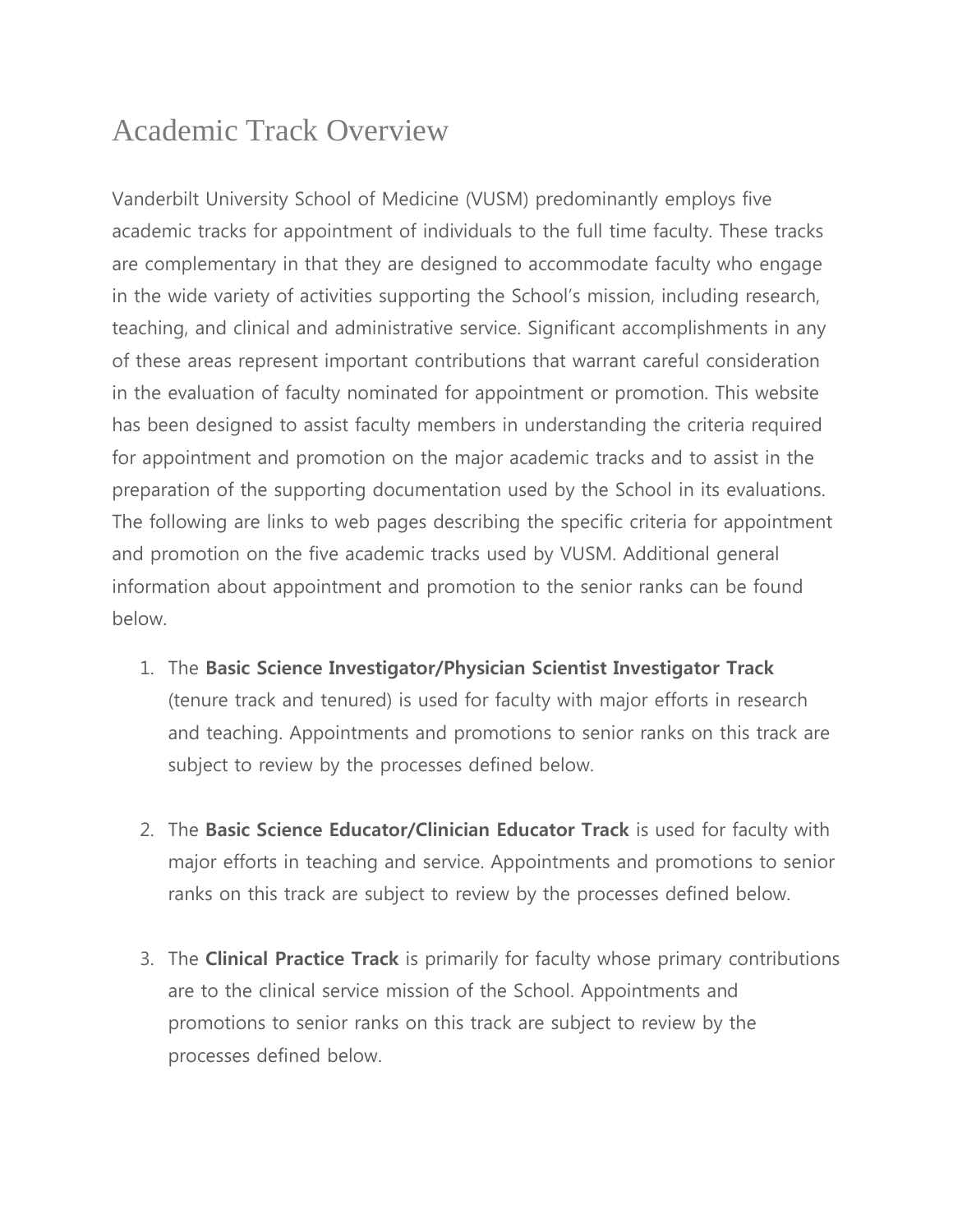- 4. The **Research Track** is appropriate for faculty involved in time-limited research programs with no or minimal teaching responsibilities. Appointment and promotion on this track are recommended by the chair of the department, and approved by the Dean's Office.
- 5. The **Assistant/Associate Track** is for faculty whose discipline is not formally represented in the departmental organization of the VUSM (e.g., social work, nursing), but who contribute to the mission of the school. Appointment and promotion on this track are recommended by the chair of the department, and approved by the Dean's Office.

# Appointments and Promotions to Senior Ranks

The **Basic Science Investigator/Physician Scientist Investigator (tenure) track**, the **Basic Science Educator/Clinician Educator track** and the **Clinical Practice track** are the most commonly used tracks for appointments to the full time faculty. Approximately 90% of all full time appointments are on one of these three tracks. Appointments and promotions to the senior ranks on these three tracks are initiated within the faculty member's department and are evaluated by the [Committee on](https://medschool.vanderbilt.edu/faculty/appointments-promotions-committee)  [Faculty Appointments and Promotions](https://medschool.vanderbilt.edu/faculty/appointments-promotions-committee) in the School of Medicine. This committee makes recommendations to the Dean and the Executive Faculty through the Executive Committee of the Executive Faculty (see Process of Appointment and Promotion, below).

On both the **Basic Science Investigator/Physician-Scientist Investigator (tenure) track** and **Basic Science Educator/Clinician-Educator track**, teaching is an important criterion for appointment and promotion to senior ranks. Teaching is one of the core missions of the School of Medicine, and it can take numerous forms and involves a variety of learners. Teaching occurs in lectures, small discussion groups,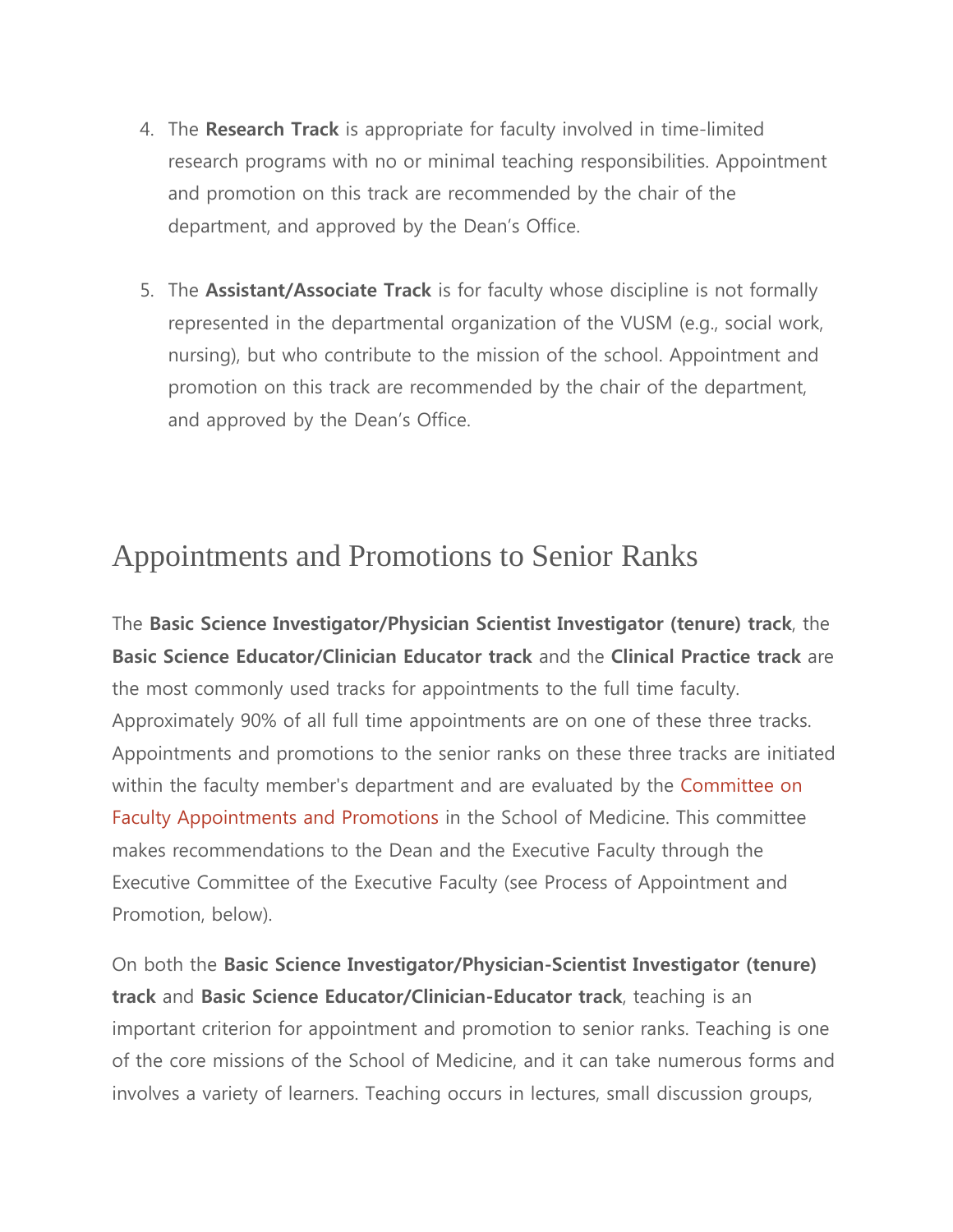during clinical rounds and procedures, and in the context of research training and mentoring. Faculty members may participate in the education of medical and graduate students, allied health professionals, residents and post-doctoral fellows, practicing physicians, faculty investigators, and others in the community. Faculty on both of these tracks make scholarly contributions to the institution and are awarded identical titles - Instructor, Assistant Professor, Associate Professor, and Professor of the Department of appointment (e.g., Assistant Professor of Pediatrics, Assistant Professor of Pharmacology). The distinction between these two tracks relates to the different criteria required for promotion to senior academic ranks.

The **Clinical Practice track** is appropriate for faculty within the clinical departments whose primary contributions occur within in the clinical realm and for whom teaching is performed predominantly in the course of clinical duties, rather than in lieu of clinical duties. Faculty on the Clinical Practice track are identified by similar rank titles: Instructor, Assistant Professor, Associate Professor, and Professor. However, in the case of the Clinical Practice track, the term "Clinical" is inserted just before the department designation (Ex: Assistant Professor of Clinical Pediatrics). Again, the distinction between the **Clinical Practice track** and the **Basic Science Investigator/Physician-Scientist Investigator (tenure track)** and **Basic Science Educator/Clinician-Educator track** centers upon the different criteria required for promotion.

## Probationary Period to Tenure

In the School of Medicine, appointment as an Assistant Professor on the investigator tenure track requires that the faculty member be evaluated and approved for tenure within **nine** years of the time of initial appointment. The awarding of tenure usually accompanies promotion to the rank of Associate Professor for faculty on the tenure track. Appointment renewals recommended for Assistant Professors on the tenure track must include a departmental statement affirming the faculty member's progress toward being proposed for promotion and tenure.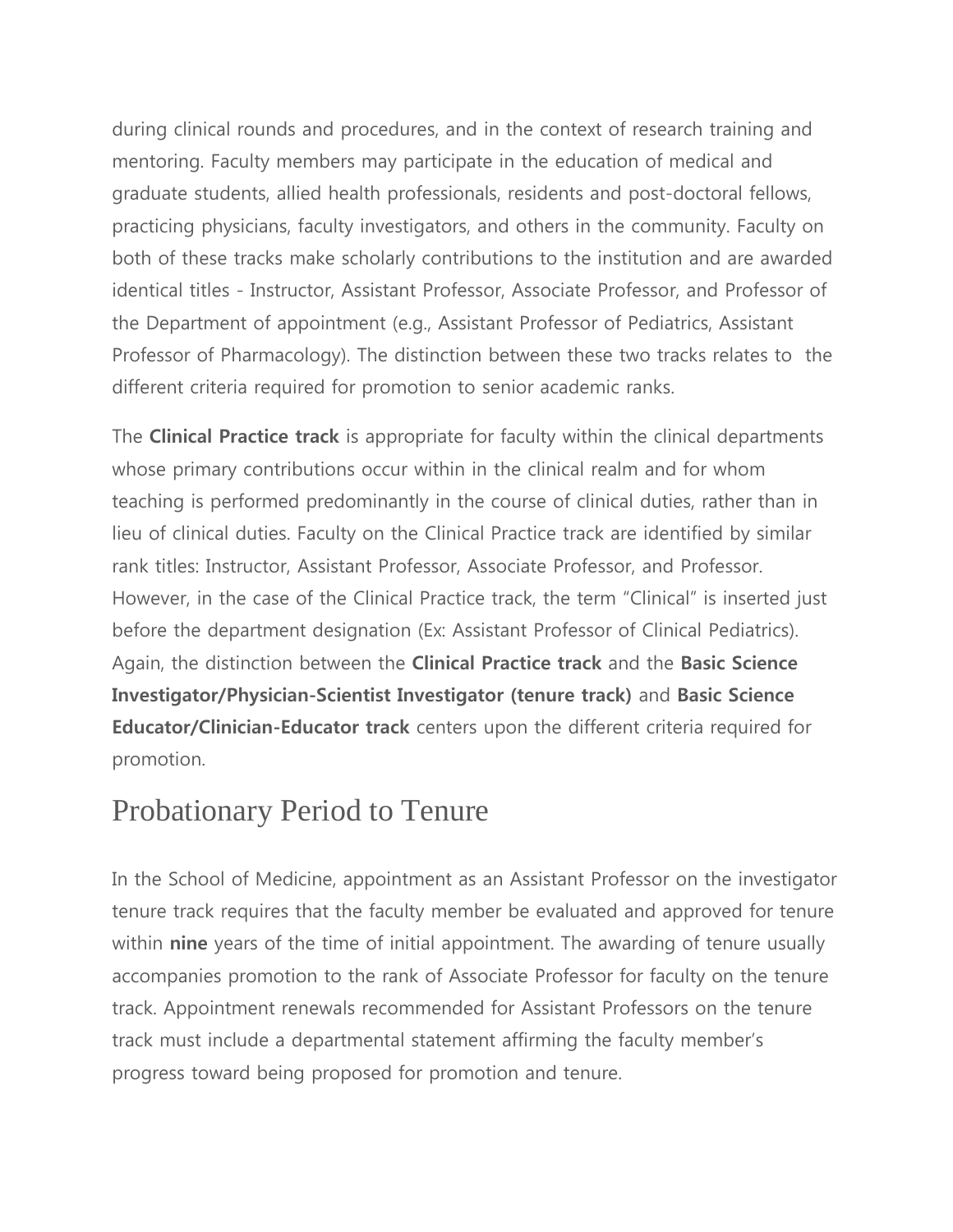There are no time limits for promotion to Associate Professor on the **Basic Science Educator/Clinician Educator track** or the **Clinical Practice track**. Likewise, there are no time limits for promotion from Associate to full Professor on any track. Note that appointment to the **Basic Science Educator/Clinician Educator track** does not preclude the attainment of tenure if qualifications for tenure are met within the time limit defined in the *Faculty Manual* by the probationary period for tenure.

## Process of Appointment and Promotion

Recommendations for appointments and promotions on all tracks originate with department chairs, who act with the advice of Departmental Appointments and Promotions Committees. These committees consist of all full-time tenured full professors within a department or in the case of large departments at least six fulltime tenured full professors. Recommendations from the chairs are forwarded to the Dean, who seeks the advice of the School of Medicine's **Committee on Faculty Appointments and Promotions**. This committee consists of eleven faculty members at the rank of Professor representing diverse disciplines within the School of Medicine and representing the three major tracks. Upon a favorable recommendation from this committee, the Dean forwards the recommendation to the Executive Faculty of the School of Medicine, which acts on behalf of the faculty of the School of Medicine in reviewing and endorsing the recommendation. Recommendations acted on favorably are forwarded to the Vice Chancellor for Health Affairs. In the case of faculty on the **Basic Science Educator/Clinician Educator track** or **Clinical practice track** the Vice Chancellor gives final approval or disapproval. In the case involving a recommendation for award of tenure, the Vice Chancellor for Health Affairs obtains a procedural review of the recommendation by the Medical Center Promotion and Tenure Review Committee. The Vice Chancellor then forwards recommendations for tenure to the Chancellor, who requests endorsement by the Board of Trust. Appointments to tenure are not official until approved by the Board of Trust. Negative decisions for promotion on either track may be appealed by the department chair or by the faculty member according to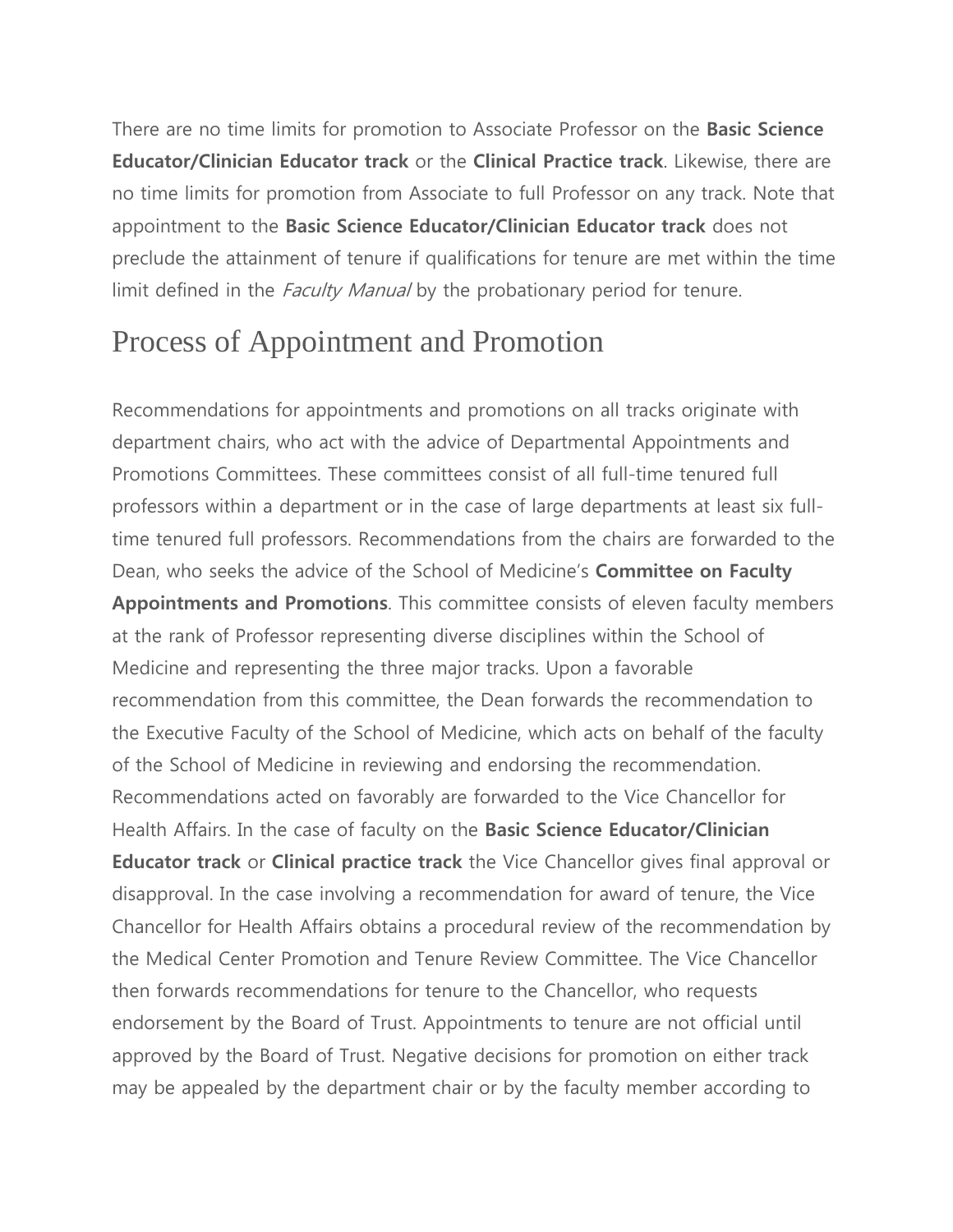the procedures in the Faculty Manual.

# Supporting Documentation

## 1. **Standardized Form of the Curriculum Vitae**

The Committee on Faculty Appointments and Promotions has developed a [standard](https://medschool.vanderbilt.edu/faculty/required-format-curriculum-vitae)  [form of the curriculum vitae](https://medschool.vanderbilt.edu/faculty/required-format-curriculum-vitae) that must be used by faculty and departments in supporting recommendations for appointments and promotions on all the academic tracks. Use of the standard form will assure that all information needed by the committee is present and will expedite the review of recommendations.

## 2. **Documentation of Teaching Effectiveness**

It is required that the **Documentation of Teaching Form** [\(PDF](https://medschool.vanderbilt.edu/faculty/files/faculty/public_files/TeachingForm.pdf) or [MSWord](https://medschool.vanderbilt.edu/faculty/files/faculty/public_files/TeachingForm.doc) or the [VUSM electronic educator's portfolio\)](https://medapps.mc.vanderbilt.edu/eduport) be used to specify the teaching activities of the candidate on the **Basic Science Investigator/Physician-Scientist Investigator (tenure) track**, the **Basic Science Educator/Clinician-Educator track** and the **Clinical Practice track**. Specific assessments of the candidate's teaching effectiveness should be submitted in reference to the candidate's primary mode of teaching. Such assessments might include peer assessments by colleagues who have observed the teaching, or trainee assessments including student assessments as compiled by the Student Curriculum Committee, or those provided by individual trainees who have worked in a more direct relationship with the candidate (e.g. graduate students, residents, fellows).

#### 3. **Critical References**

For candidates whose promotion on the tenure track is based on their research accomplishments, up to five references to publications representing the candidate's most significant contributions should be identified. If the candidate is not first or last author, the specific contribution of the candidate to the referenced work should be described. The Faculty Appointments and Promotion Committee developed the